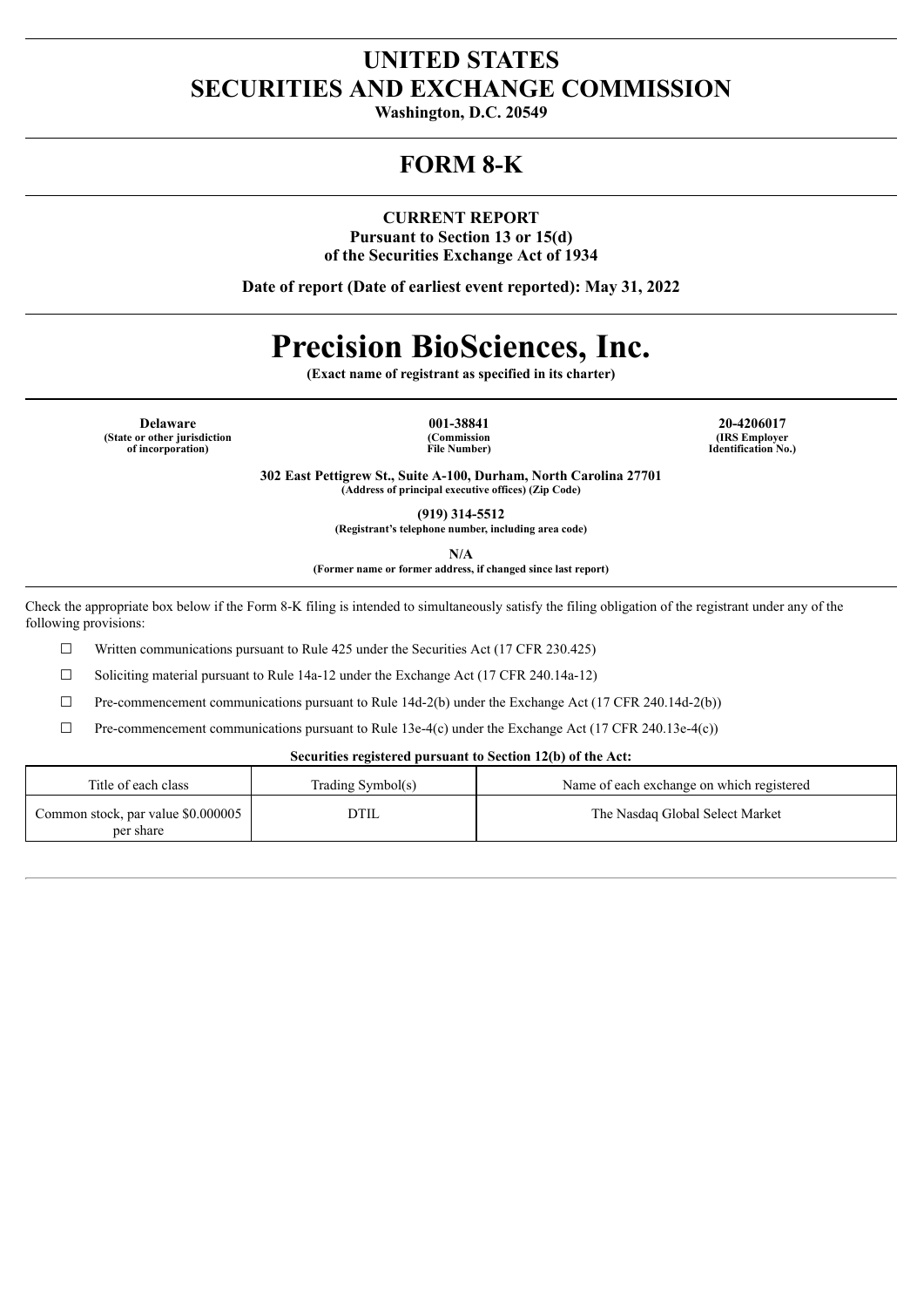Indicate by check mark whether the registrant is an emerging growth company as defined in Rule 405 of the Securities Act of 1933 (§ 230.405 of this chapter) or Rule 12b-2 of the Securities Exchange Act of 1934 (§ 240.12b-2 of this chapter).

#### Emerging growth company  $\boxtimes$

If an emerging growth company, indicate by check mark if the registrant has elected not to use the extended transition period for complying with any new or revised financial accounting standards provided pursuant to Section 13(a) of the Exchange Act.  $\Box$ 

### Item 5.02. Departure of Directors or Certain Officers; Election of Directors; Appointment of Principal Officers; Compensatory **Arrangements of Certain Officers.**

On May 26, 2022, the Board of Directors (the "Board") of Precision BioSciences, Inc. (the "Company") appointed Melinda Brown to serve as a Class III director on the Company's Board and as Chair of the Audit Committee of the Board. These appointments are effective May 26, 2022. Ms. Brown will serve for a term expiring at the Company's annual meeting of stockholders to be held in 2025 and until her respective successor is duly elected and qualified or her earlier death, disqualification, resignation or removal.

Ms. Brown is eligible to participate in the Company's Non-Employee Director Compensation Program, which provides for: (i) an annual cash retainer of \$40,000 for serving on the Board, earned on a quarterly basis; (ii) an initial equity-based award of options to purchase shares of the Company's common stock having an aggregate grant date fair value of \$400,000 that vests over three years in thirty-six (36) substantially equal monthly installments following the grant date, subject to her continued service on the Board through each such vesting date; and (iii) on the date of the Company's annual meeting of stockholders, where the director has served on the Board for at least six months prior to such annual meeting and will continue serving following such meeting, an option to purchase shares of the Company's common stock having an aggregate grant date fair value of \$200,000 that vests on the earlier of the first anniversary of the grant date or the day immediately prior to the date of the next annual meeting of the Company's stockholders, in either case, subject to her continued service on the Board through such vesting date. Ms. Brown is also entitled to an annual cash retainer of \$15,000 for serving as Chair of the Audit Committee of the Board, earned on a quarterly basis.

Ms. Brown is expected to enter into the Company's standard form indemnification agreement in the form filed as Exhibit 10.17 to the Company's Registration Statement on Form S-1/A (File No. 333-230034), filed with the Securities and Exchange Commission on March 18, 2019.

### **Item 7.01. Regulation FD Disclosure**

The Company issued a press release to announce the appointment of Ms. Brown. A copy of the press release is furnished as Exhibit 99.1 to this Current Report on Form 8-K and is incorporated in this Item 7.01 by reference.

The information in this Item 7.01 (including Exhibit 99.1) of this Form 8-K is being furnished and shall not be deemed "filed" for purposes of Section 18 of the Securities Exchange Act of 1934, as amended (the "Exchange Act"), or otherwise subject to the liabilities of that Section, nor shall it be deemed to be incorporated by reference into any filing of the Company under the Securities Act of 1933, as amended, or the Exchange Act, except as expressly set forth by specific reference in such filing.

# **Item 9.01. Financial Statements and Exhibits.**

(d) Exhibits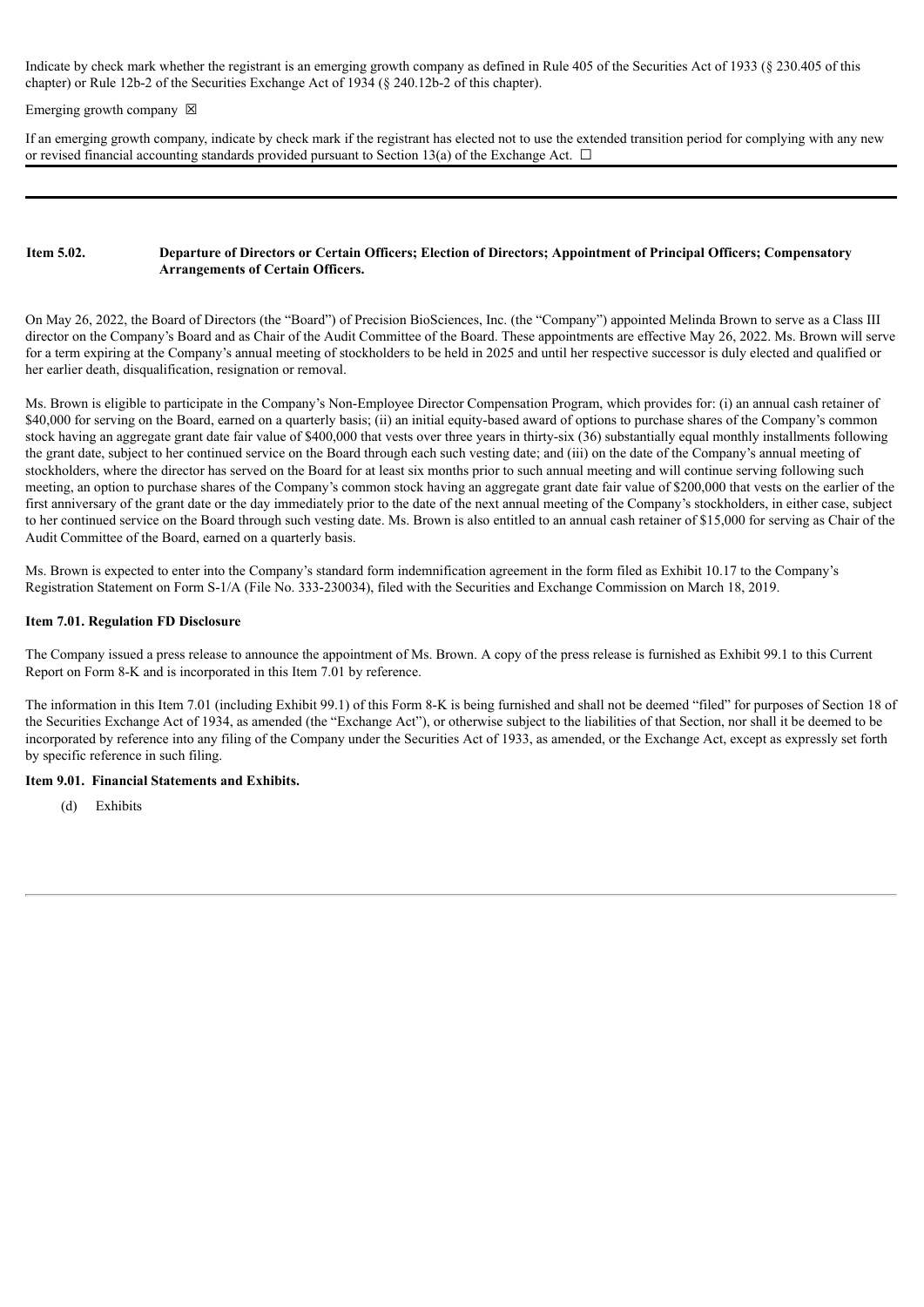| Exhibit<br>$N_{0.}$ | <b>Description</b>                                                                                                                  |  |
|---------------------|-------------------------------------------------------------------------------------------------------------------------------------|--|
| 99.1                | Press Release of Precision BioSciences, Inc., dated May 31, 2022, regarding appointment of Melinda Brown to its Board of Directors. |  |
|                     |                                                                                                                                     |  |
| 104                 | Cover Page Interactive Data File (embedded within the Inline XBRL document).                                                        |  |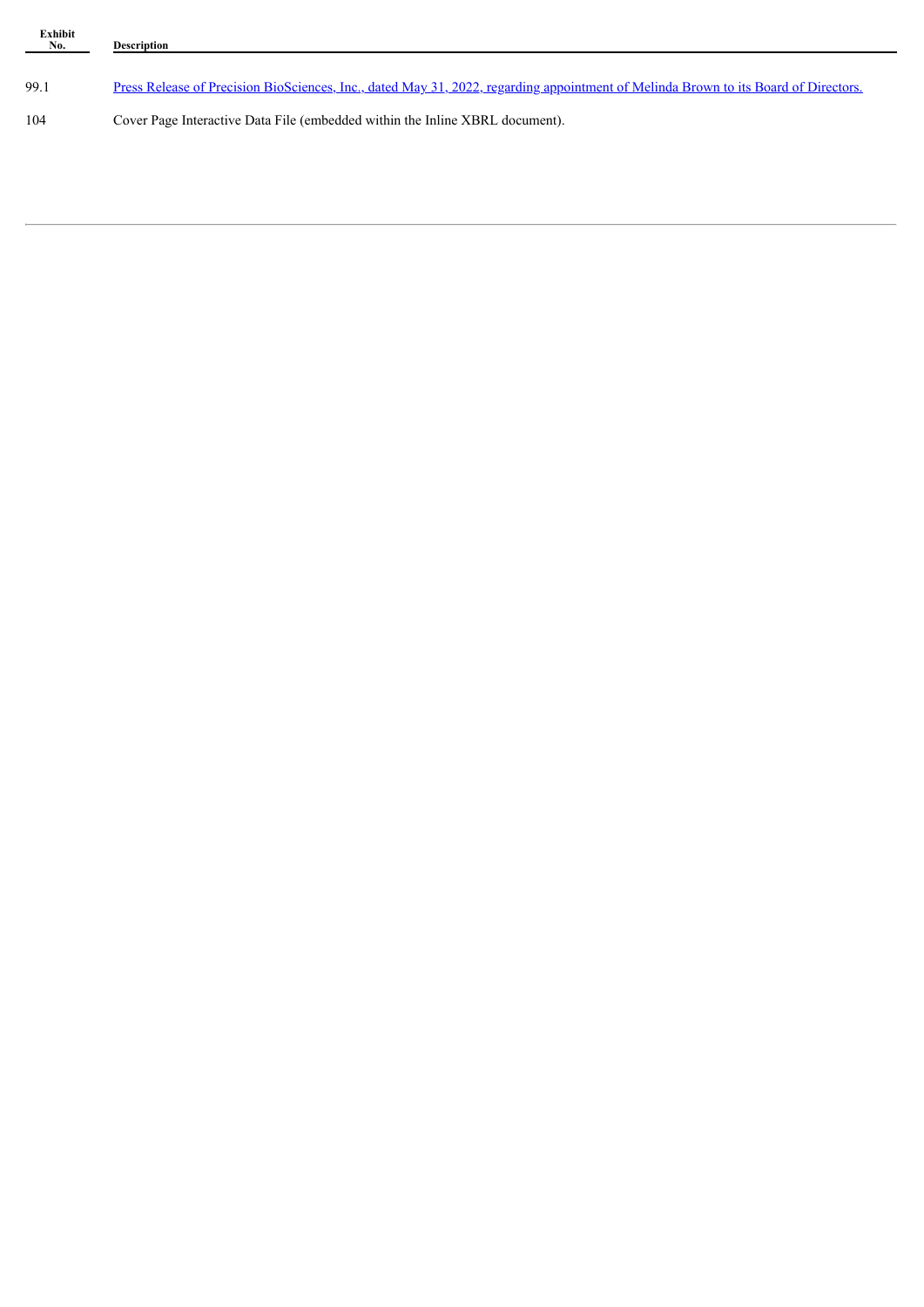# **SIGNATURES**

Pursuant to the requirements of the Securities Exchange Act of 1934, the registrant has duly caused this report to be signed on its behalf by the undersigned hereunto duly authorized.

PRECISION BIOSCIENCES, INC.

Date: May 31, 2022 By: /s/ John Alexander Kelly

John Alexander Kelly Chief Financial Officer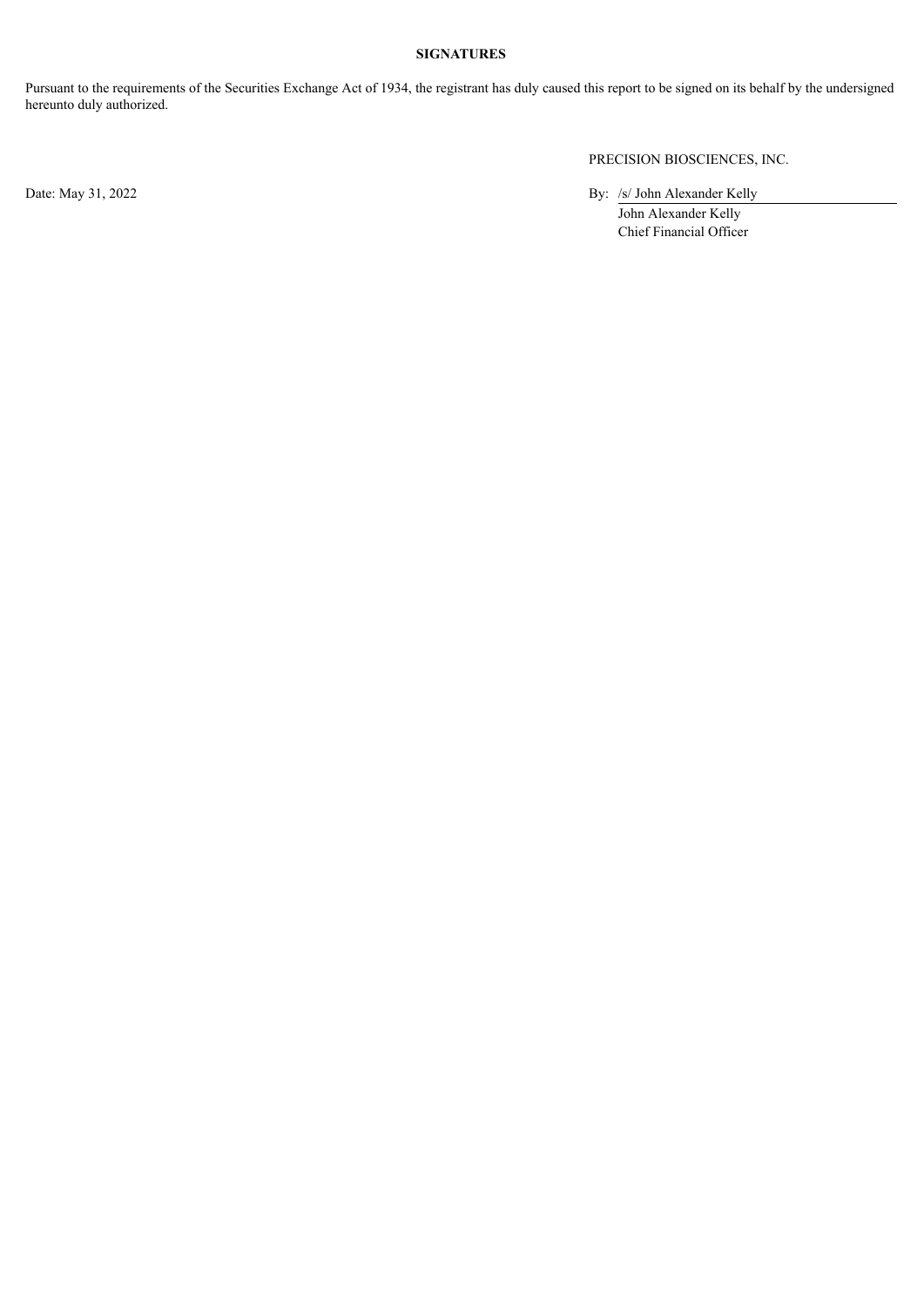# **Precision BioSciences Appoints Melinda Brown to Board of Directors**

### *New Director Brings Proven Financial and Leadership Experience*

## *Fifth Director Added to the Board of Directors Since April 2021*

<span id="page-4-0"></span>DURHAM, N.C., May 31, 2022 -- Precision BioSciences, Inc. (Nasdaq: DTIL), a clinical stage gene editing company developing ARCUS® based *ex vivo* allogeneic CAR T and *in vivo* gene editing therapies, today announced that Melinda Brown has been appointed as a Director on the Company's Board of Directors and Chair of the Board's Audit Committee. Ms. Brown is a financial expert with proven experience leading accounting, finance and enterprise risk management teams in large, public companies.

"Melinda is an exceptional finance executive who brings decades of accounting and enterprise risk management experience with publicly traded global companies to the Precision BioSciences' Board," said Kevin Buehler, Chairman of the Board of Directors at Precision BioSciences. "Melinda's significant experience includes leading complex business and technology transformations, mergers and acquisitions, integrations and divestitures, and capital market financings. Melinda's expertise complements the diverse experiences of the Precision BioSciences' Board of Directors, which benefitted from the addition of four other board members since April 2021, including directors with clinical, scientific, legal and commercial expertise."

"I am looking forward to joining the Board of Directors of Precision BioSciences. It is an exciting time for Precision, and I am eager to be part of the team that has the potential to address the significant unmet medical needs of patients suffering from cancer and genetic diseases through their efforts to realize the potential of its premier genome editing platform, ARCUS." commented Ms. Brown.

Ms. Brown most recently served as Senior Vice President and Controller of Tapestry, Inc. from September 2012 until her retirement in March 2019. In this capacity, she led, redefined, and enhanced the global control function, as well as participated as a key member in the leadership team supporting Tapestry's significant growth initiatives, including the acquisition and integration of Kate Spade and Stuart Weitzman brands and their multi-functional SAP implementation. Prior to Tapestry, Ms. Brown spent 30 years with PepsiCo, Inc. In her last role, she was Senior Vice President, Global Financial Shared Services and Productivity where she led North American shared services centers, developed PepsiCo's global finance outsourcing strategy and coordinated global efforts by the Company to deliver multi-year productivity commitments. During her tenure she was the business lead for PepsiCo's North America multi-functional, multi-business SAP implementation, including overseeing change management, controls development, risk management and mitigation, external reporting, including SEC reporting, and Sarbanes-Oxley control design, implementation and execution. Her resume also includes significant experience as an operating controller of sizeable multi- product consumer goods and in capital financing and mergers and acquisitions.

Ms. Brown is Chair of The University of Connecticut Foundation, Incorporated Board of Directors where she previously served as their Audit Committee Chair and member of their Executive and Finance Committees. She is also currently the Chief Financial Officer of The Draft Network. Ms. Brown began her career at Coopers Lybrand followed by the Financial Accounting Standards Board. She received a Bachelor's of Science in accounting and her Masters of Business Administration from the University of Connecticut. She is a Certified Public Accountant and member of the American Institute of CPAs (AICPA) and Connecticut Society of CPAs.

# **About Precision BioSciences, Inc.**

Precision BioSciences, Inc. is a clinical stage biotechnology company dedicated to improving life (DTIL) with its